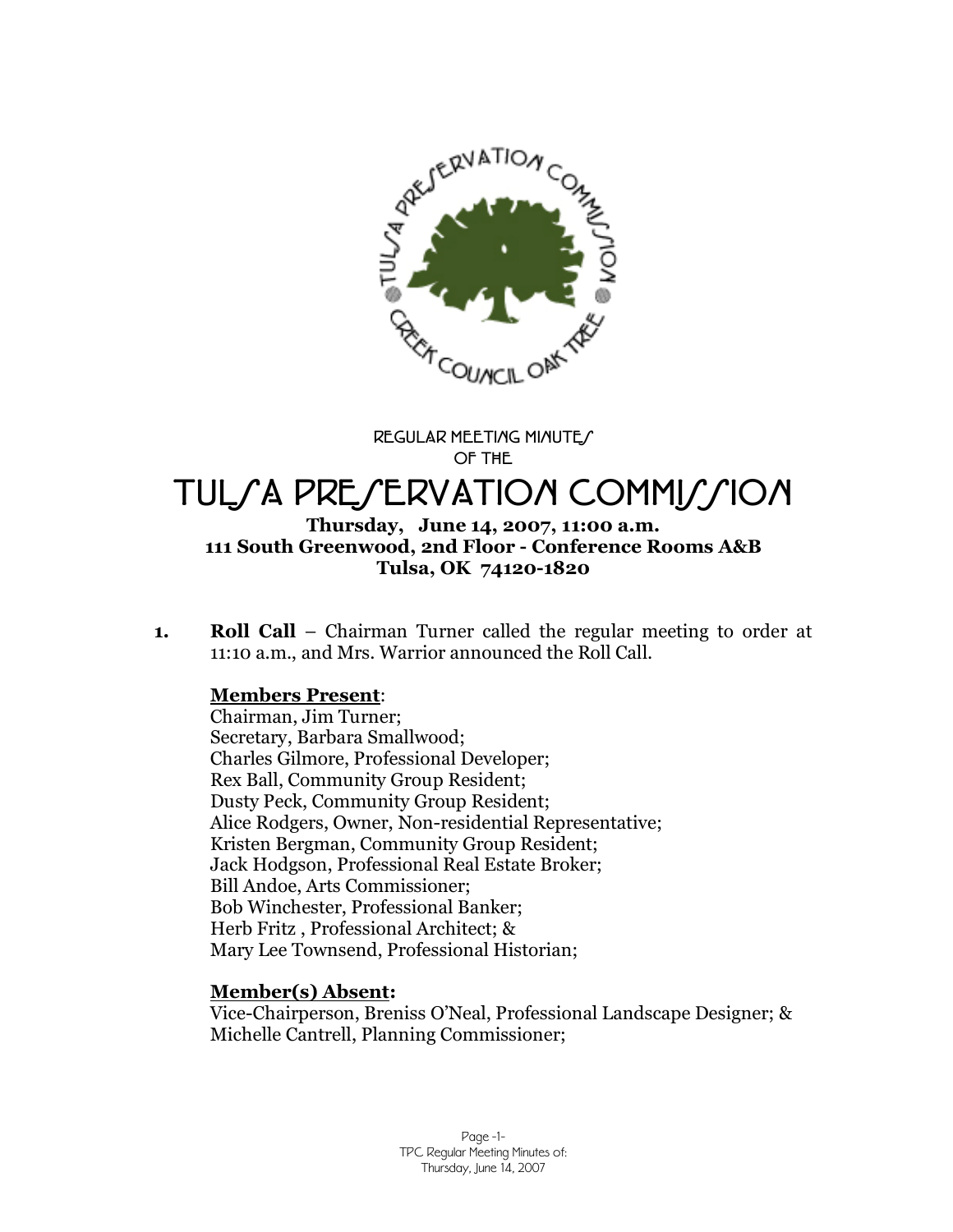#### **Others Present:**

Amanda DeCort, Ed Sharrer, Fannie Warrior, Kurt Ackermann, Cliff Wright, David Breed, John Hill, Hugh Abercrombie, and Larry & Julie Miner.

# **2. Approval of Regular Meeting Minutes for May 10, 2007**

Chairman Turner asked if there was a motion on the floor to approve the meeting minutes.

Commissioner Townsend made a motion to approve the Regular Meeting Minutes of May 10, 2007, as presented. Commissioner Andoe seconded.

# **Roll Call Vote to Approve Meeting Minutes from May 10, 2007:**

Chairman Turner – Aye; Secretary Smallwood – Aye; Herb Fritz – Abstain; Charles Gilmore – Aye; Jack Hodgson – Aye; Mary Lee Townsend – Aye; Rex Ball – Aye; Bill Andoe – Aye; Kristen Bergman – Aye; Dusty Peck – Aye; Bob Winchester – Aye; & Alice Rodgers - Aye. The motion was **Approved by Majority by members present and voting.**

# **3. Unfinished Business**

# **i. Announcement of Conflicts of Interest**

Chairman Turner asked the commission if anyone had a conflict of interest with any of the Certificates of Appropriateness (COA) Requests that would be brought before the board for review. No one responded to having a conflict of interest with any of the proposals.

# **ii. Applications for Certificate of Appropriateness**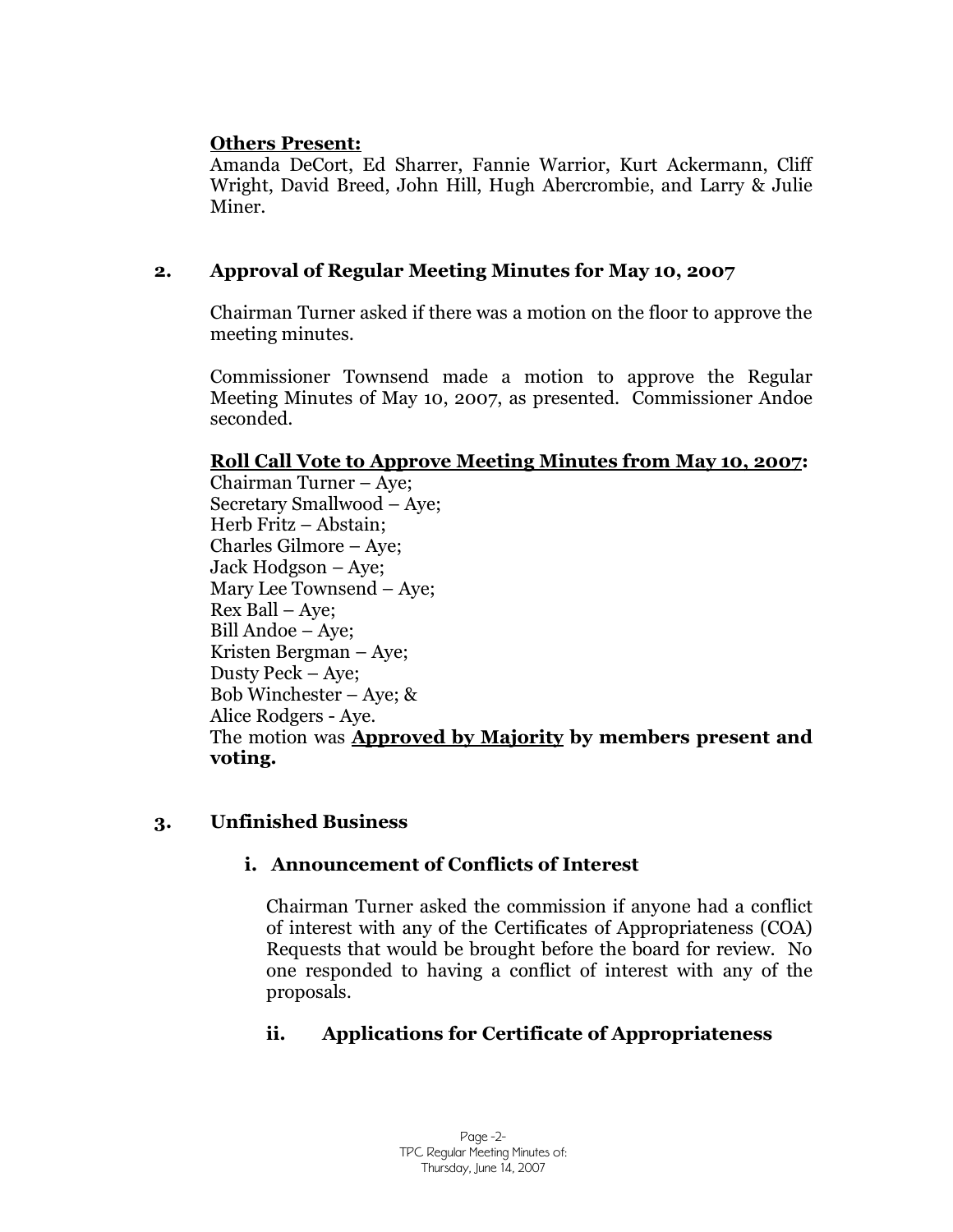Chairman Turner briefly informed the COA applicants of the COA processing procedures of how their proposals would be reviewed by the Tulsa Preservation Commission for a final determination.

> **1. 701 N. Cheyenne Avenue (Brady Heights) Applicant: Centerline Construction New Construction – Final Review Request: Construction of new single-family house according to plans submitted. COA Subcommittee Complete Application Date: 06-12-2007**

Mr. Sharrer presented Centerline Construction's Certificate of Appropriateness application to the Commission for a final review. Photographs and drawings were available for review and a slide presentation was shown of the new construction project in Brady Heights.

Mr. Sharrer stated that Larry Miner from Centerline Construction plans to build a new one (1) story single family dwelling on the northeast corner of Cheyenne Avenue and John Hope Franklin Boulevard. He stated that Mr. Miner had provided the Commission an OSU-Tulsa Master Plan to provide additional context for the location of the new construction project.

Mr. Sharrer presented a site plan with adjacent houses; the floor plan; West (front) elevation; both side elevations, and the East (back) elevation of the proposed new construction. He stated that Mr. Miner plans to use the textured/lap siding material made by Temple-Inland with a water table. The wall materials will be a shake siding material above the trim board. Stucco will be installed on the foundation with a hipped composition roof. The front columns will be wood with a cap stone; and the window trim detail will have an integrated sill with a trim board. The four (4) wall lights/light fixtures will be a model 14b by Craftsman Outdoor Lighting, 7" in width and 12" in length. Mr. Miner plans to use a steel paneled garage door for the 2-car attached garage located on the rear façade of the structure, accessible by a driveway connected to the alley.

Mr. Sharrer read the appropriate design guidelines for this proposal for *New Construction in Brady Heights.*

Chairman Turner asked Secretary Smallwood to please give her report of the recommendation that was made on this proposal at the COA Subcommittee meeting.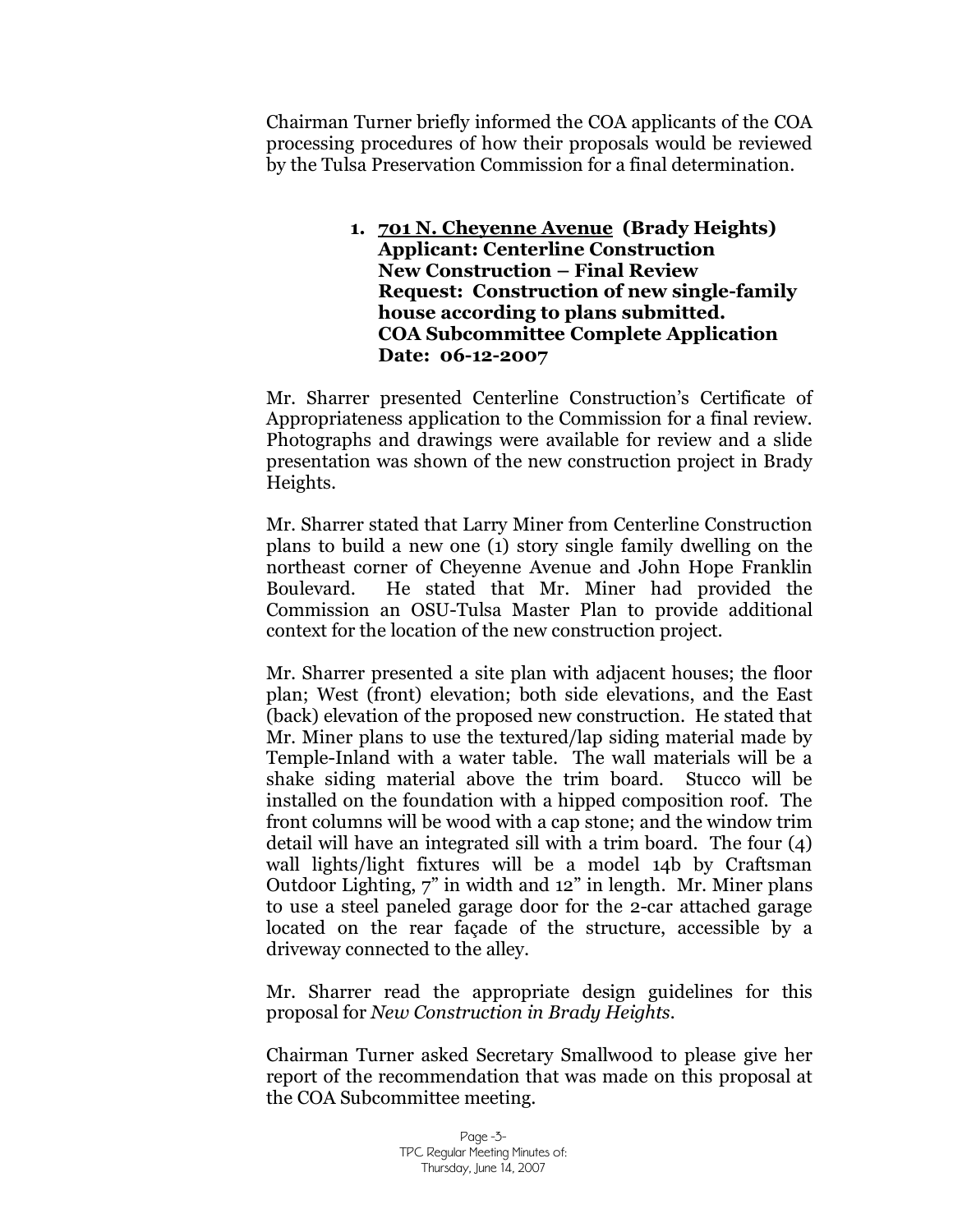Secretary Smallwood stated that the COA Subcommittee considered Centerline Construction's application to be complete after being reviewed at the June 12, 2007 meeting. She stated that the COA Subcommittee recommended by a unanimous vote to approve Centerline Construction's proposal for *New Construction* in the Brady Heights Historic District. Secretary Smallwood stated that there was some concern from an interested party about the garage being attached; but that there wasn't any concern about the attached garage from the COA Subcommittee.

Chairman Turner opened the floor for a motion to be made. Secretary Smallwood made a motion to support the COA Subcommittee's recommendation to approve Centerline Construction's application as presented according to plans submitted. Commissioner Townsend seconded.

Chairman Turner opened the floor to the Commission for discussion, comments and/or for questions. Chairman Turner asked Mr. Miner a few questions about the project that he was concerned about. He asked Mr. Miner if the siding was going to be smooth or textured; if the siding will be a large board that has a 4" exposure; and about the fence that is not shown on the plans. Mr. Miner responded by stating that the siding will be textured; the siding will be a large board that has a 4" exposure; and that the fence will be three feet in height and wood.

Chairman Turner asked Mrs. Warrior to please call roll.

### **Roll Call Vote to Approve Centerline Construction's application:**

Chairman Turner – Aye; Secretary Smallwood – Aye; Herb Fritz – Aye; Charles Gilmore – Aye; Jack Hodgson – Aye; Mary Lee Townsend – Aye; Rex Ball – Aye; Bill Andoe – Aye; Kristen Bergman – Aye; Dusty Peck – Aye; Bob Winchester – Aye; & Alice Rodgers - Aye. The motion was **Approved Unanimously by members present and voting.**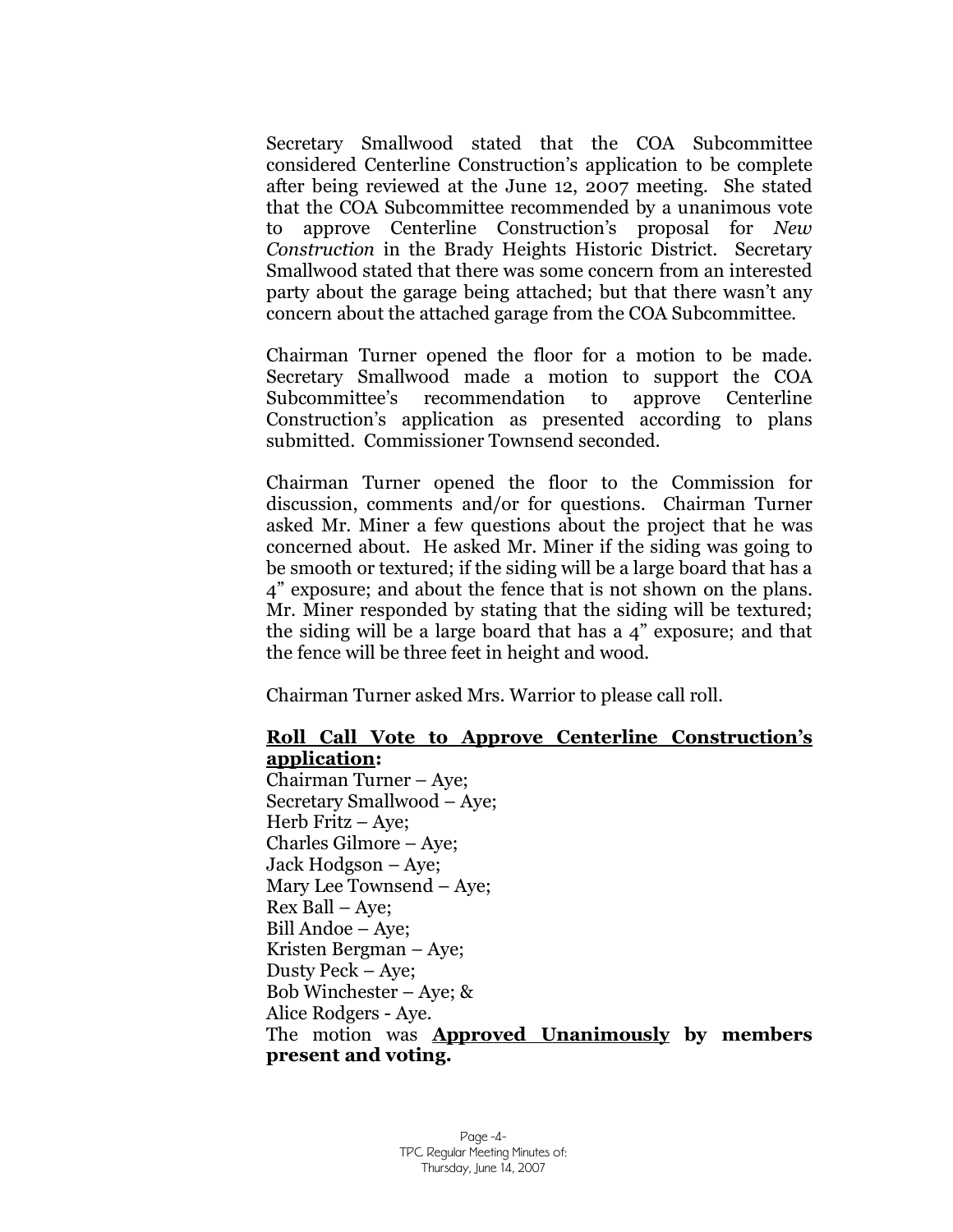*The Tulsa Preservation Commission Approved Centerline Construction's proposal based on guidelines for New Construction or Moving Structures into the Brady Heights Historic District.*

> **2. 1103 E. 19th Street (North Maple Ridge) Applicant: Bill Powers Request: Raise main roofline of house 2' to accommodate expanded living space on third floor. Increase size of dormer on northwest corner of house to accommodate larger staircase to third floor. COA Subcommittee Complete Application Date: 06-12-2007**

Mr. Sharrer presented Mr. Bill Powers' Certificate of Appropriateness application to the Commission. Photographs and drawings were available for review and a slide presentation was shown of the historic structure in North Maple Ridge.

Mr. Sharrer stated that Mr. Powers plans to raise the main roofline of the property 2' to accommodate expanded living space on the third floor; and increase the size of the dormer on the northwest corner of the structure to accommodate a larger staircase to the third floor. Mr. Sharrer distributed site plans to the Commission for review of the proposal. He stated that the property was located on the Northeast corner of 19th Street & Norfolk. He stated that since the property is on the corner lot that there is some visibility from Norfolk to portions of the rear elevation on the Northwest corner. Mr. Sharrer stated that Mr. Powers plans to raise the portion of the roof located between the two front gables. Mr. Sharrer presented drawings of the raised roof line to the Commission; and of the increased sized dormer that will have similar materials to match the existing.

Mr. Sharrer read the appropriate design guidelines for this proposal on *Additions in North Maple Ridge.* 

Chairman Turner asked Secretary Smallwood to please give her report of the recommendation that was made on this proposal at the COA Subcommittee meeting.

Secretary Smallwood stated that the COA Subcommittee considered Mr. Powers'application to be complete after being reviewed at the June 12, 2007 meeting. She stated that the COA Subcommittee recommended by a unanimous vote to approve Mr.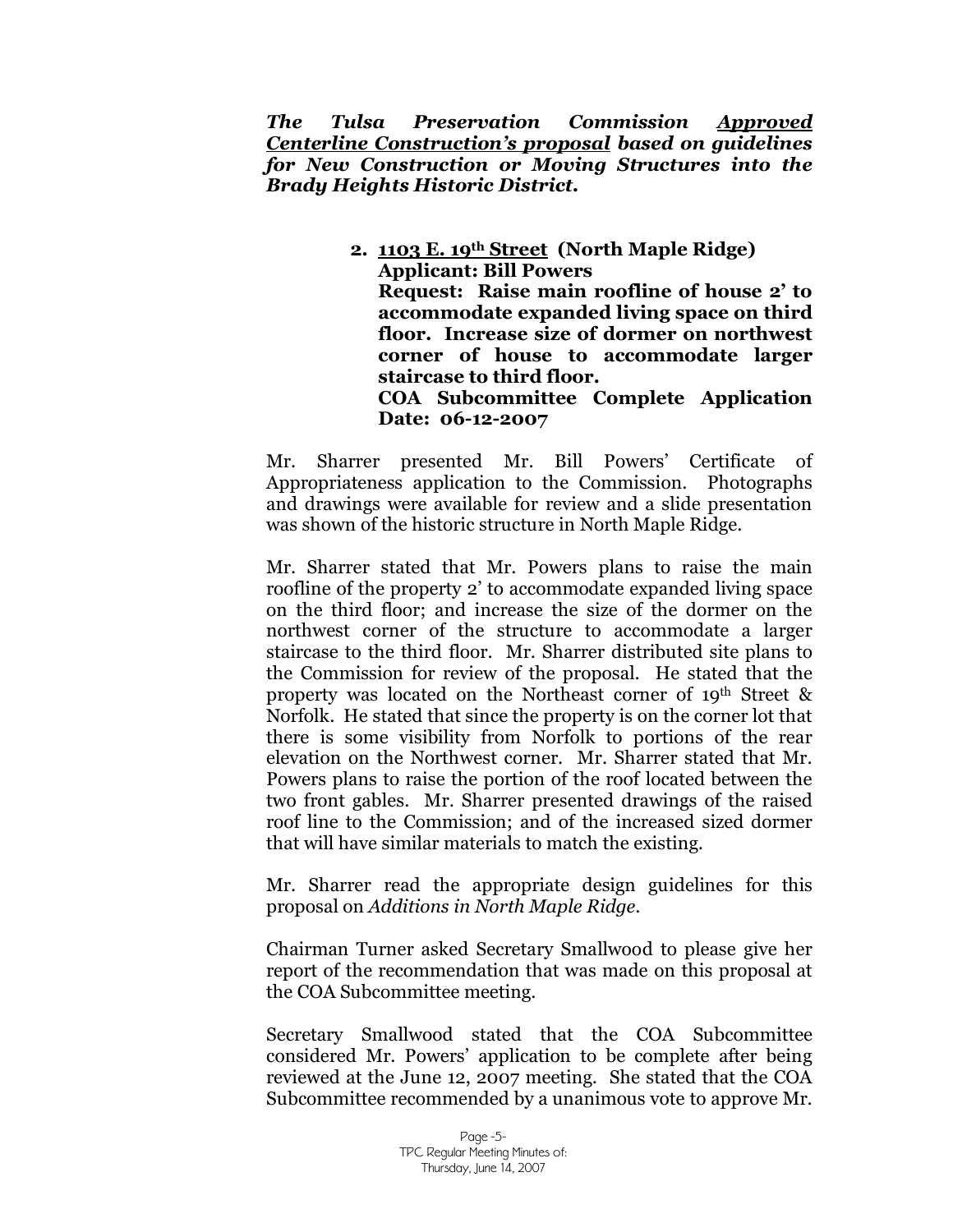Powers' application for *Additions* in North Maple Ridge Historic District.

Secretary Smallwood made a motion to support the COA Subcommittee's recommendation to approve Bill Powers' application as presented. Commissioner Peck seconded.

Chairman Turner opened the floor to the Commission for discussion, comments and/or for questions. Chairman Turner asked Mr. Powers if the roof height exceeded the 35' roof requirement. Mr. Powers responded by stating that the roof height did not exceed the roof requirement; and that the roof was 32' 6". Chairman Turner asked Mr. Powers about the existing roof drainage on the structure; and Mr. Powers answered accordingly. Chairman Turner was also concerned about whether two additional new dormers on the Northeast corner of the house not reviewed by the Commission would be visible from the street. Mr. Sharrer responded by stating that he did not believe that the new dormers will be visible from the street.

Chairman Turner asked Mrs. Warrior to please call roll.

#### **Roll Call Vote to Approve Bill Powers'application:**

Chairman Turner – Aye; Secretary Smallwood – Aye; Herb Fritz – Aye; Charles Gilmore – Aye; Jack Hodgson – Aye; Mary Lee Townsend – Aye; Rex Ball – Aye; Bill Andoe – Aye; Kristen Bergman – Aye; Dusty Peck – Aye; Bob Winchester – Aye; & Alice Rodgers - Aye. The motion was **Approved Unanimously by members present and voting.**

*The Tulsa Preservation Commission Approved Bill Powers'proposal based on guidelines for Additions to Existing Structures for the North Maple Ridge Historic District.*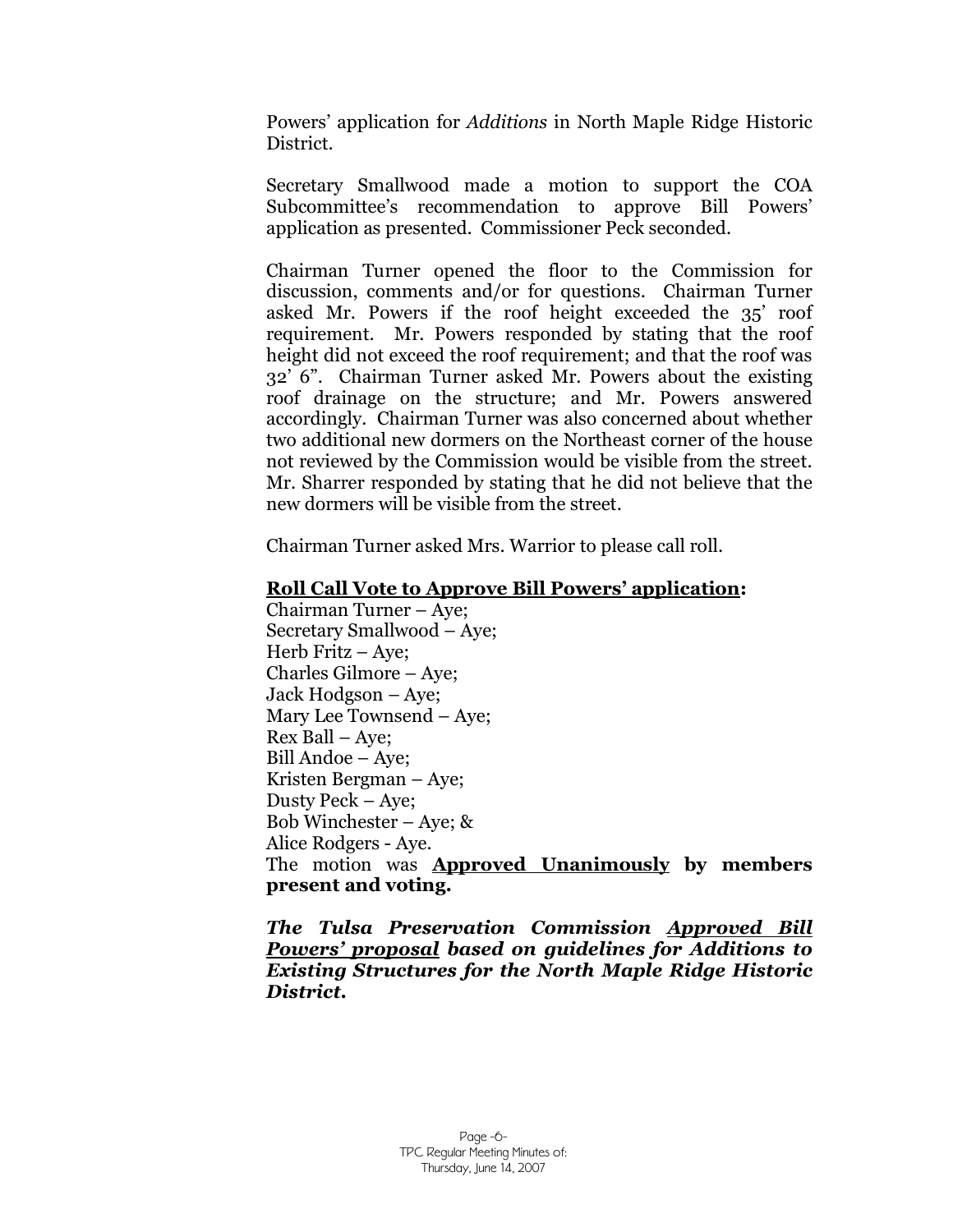**3. 1160 N. Cheyenne Avenue (Brady Heights) Applicant: Hugh Abercrombie Request:** 

**1) Remove second-story door on front elevation leading to porch roof and replace with wood window to match existing upper floor windows on front elevation in size, muntin pattern and trim details. Return porch roof to original hipped roof configuration, matching original roof pitch. COA Subcommittee Complete Application Date: 06-12-2007**

Mr. Sharrer presented Part 1 of 2 Parts of Mr. Hugh Abercrombie's Certificate of Appropriateness application to the Commission. Photographs and drawings were available for review and a slide presentation was shown of the historic structure in Brady Heights.

Mr. Sharrer stated that Mr. Abercrombie plans to remove the second-story door on the front elevation that leads to the porch roof; and replace it with a wood window that will match the existing upper floor windows on the front elevation. He stated that the window will match in size, muntin pattern and with trim details. Mr. Sharrer stated that Mr. Abercrombie also plans to return the porch roof to an original hipped roof configuration that will match the original roof pitch.

Mr. Sharrer stated that the large tree in the front yard of the structure fell on the front façade of the house and damaged it by caving in the roof of the front porch. He stated that they did not have any photos available of this house at 1160 N. Cheyenne Avenue before 2001 due to the loss of photos from the Oklahoma City bombing; and that they were unsure if the second floor door is original or not. Mr. Sharrer stated that Mr. Abercrombie was asked by the COA Subcommittee to pull the interior trim boards off from around the door facing to find out the door was original or not. He added that Mr. Abercrombie did remove the trim boards and discovered a lathe pattern similar to the lathe around the two existing windows.

Mr. Sharrer stated that there are houses of similar scale and design on the same street with three (3) symmetrical windows on the second floor. Mr. Sharrer presented two (2) houses to the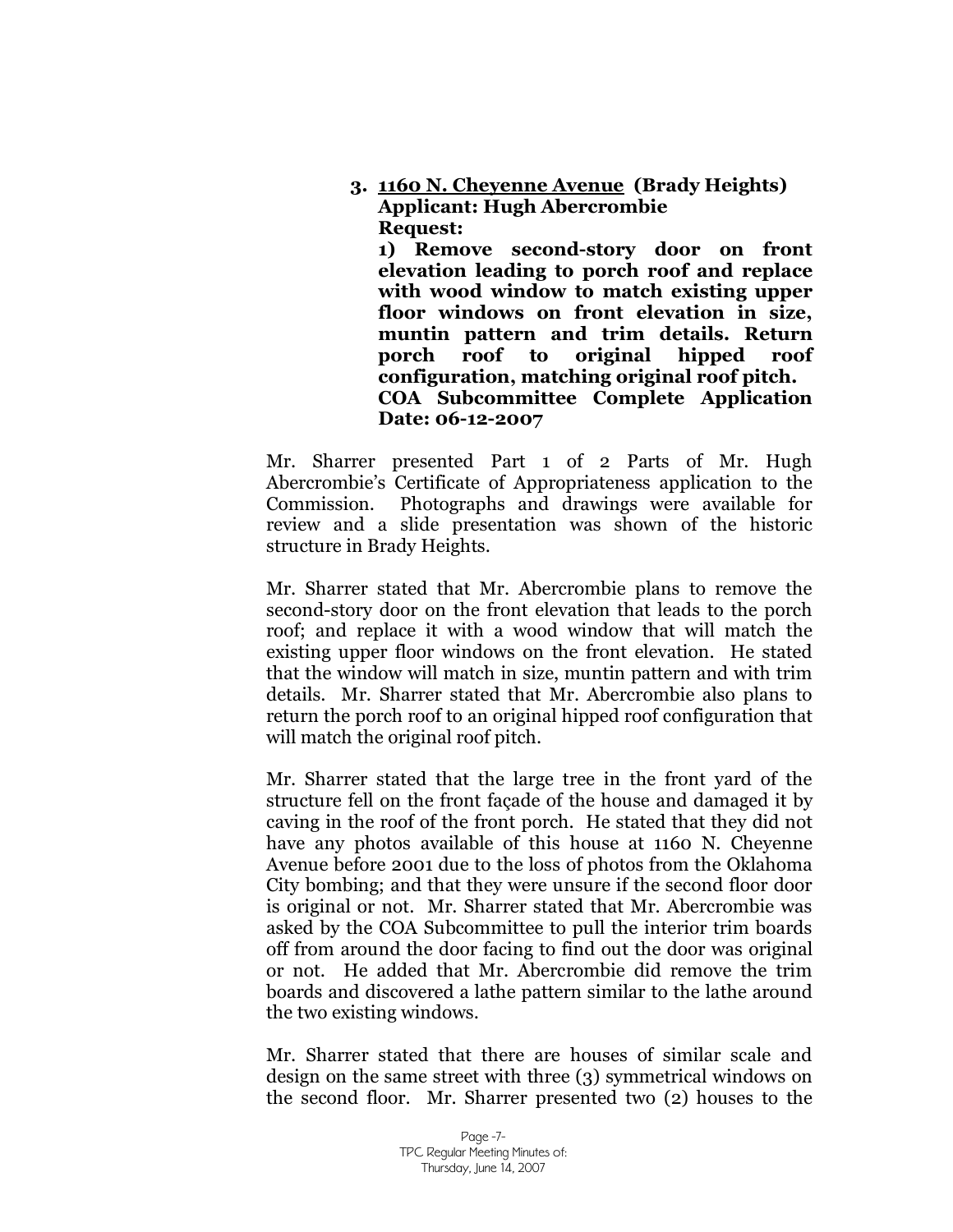Commission at 1158 N. Cheyenne Avenue; and 1144 N. Cheyenne Avenue that had three (3) symmetrical windows on the front façade of the second floor.

Mr. Sharrer read the appropriate design guidelines for this proposal on *Restoring Existing Structures in Brady Heights.*

Chairman Turner asked Secretary Smallwood to please give her report of the recommendation that was made on Part 1 of Mr. Abercrombie's proposal at the COA Subcommittee meeting.

Secretary Smallwood stated that the COA Subcommittee considered Mr. Abercrombie's application to be complete after being reviewed at the June 12, 2007 meeting. She stated that the COA Subcommittee recommended by a majority vote to deny Mr. Abercrombie's application for *Restoring Existing Structures* in Brady Heights because of the uncertainty of knowing whether the second floor door was original or not. Secretary Smallwood stated that Brady Heights Representative, Tim Williams believes very strongly that the door is original. She stated that they asked Mr. Abercrombie to pull the interior trim boards off from around the door to find evidence of whether the second-story door is original or not. She added that Mr. Abercrombie had stated that he has only owned the house for about a week; and that he wasn't sure if the door is original or not; but that he would pull the trim boards off from around the door facing to find out.

Secretary Smallwood stated that since there was no evidence to prove that the door was original or not; nor were there any photos taken prior to 2001 to prove that the door was original; and with Brady Heights Representative, Tim Williams commenting that he strongly believes that the door is original that the COA Subcommittee recommended to deny Part 1 of Mr. Abercrombie's application.

Secretary Smallwood made a motion to support the COA Subcommittee's recommendation to deny Part 1 of Mr. Abercrombie's application. Commissioner Fritz seconded.

After Chairman Turner opened the floor to the Commission for discussion, comments, and questions, he asked Mrs. Warrior to please call roll.

#### **Roll Call Vote to Deny Part 1 of Hugh Abercrombie's application:**

Chairman Turner – Nay to Deny; Secretary Smallwood – Nay to Deny;

> Page -8- TPC Regular Meeting Minutes of: Thursday, June 14, 2007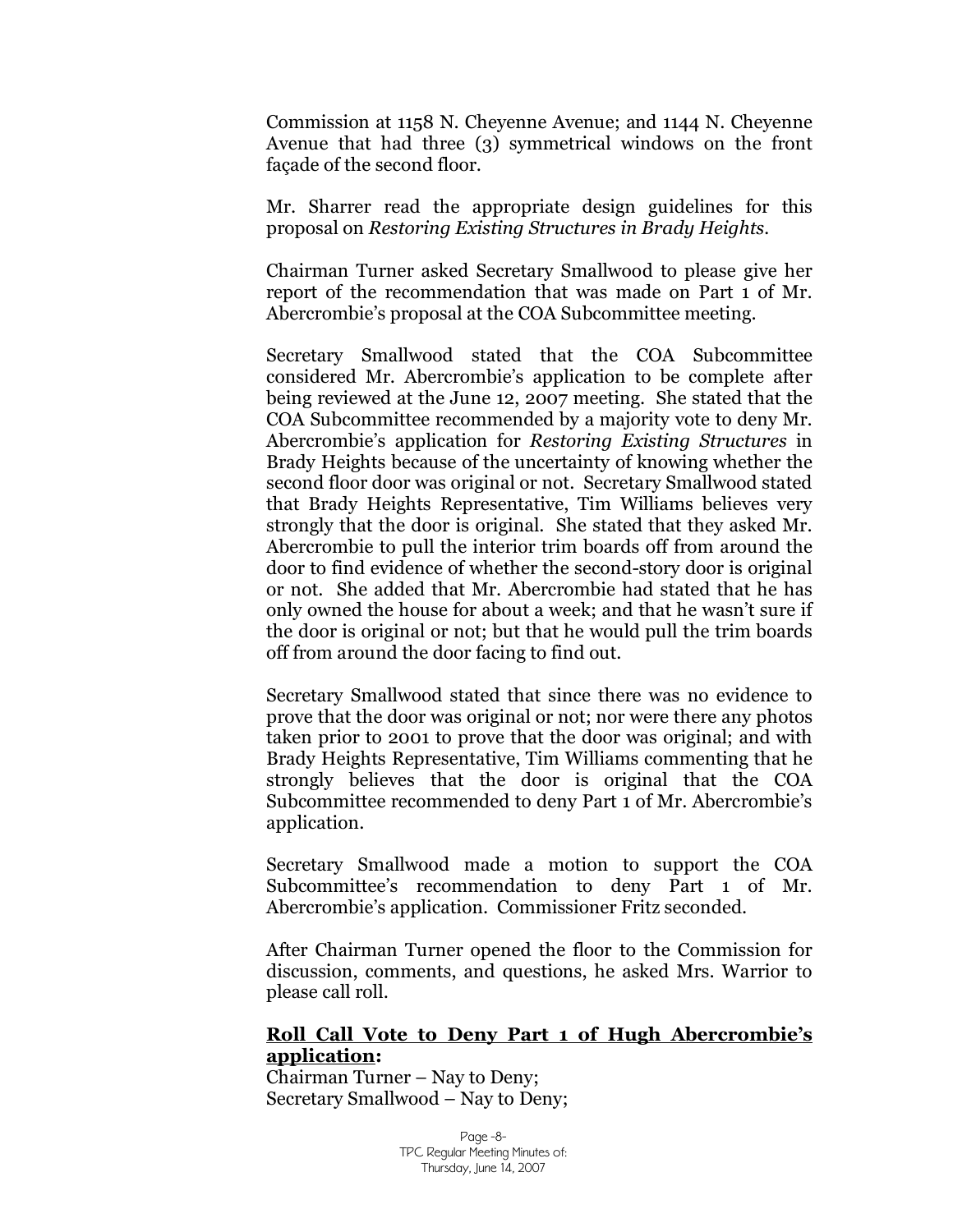Herb Fritz  $-$  Nay to Deny; Charles Gilmore – Nay to Deny; Jack Hodgson – Nay to Deny; Mary Lee Townsend – Nay to Deny; Rex Ball – Nay to Deny; Bill Andoe – Nay to Deny; Kristen Bergman – Nay to Deny: Dusty Peck – Nay to Deny; Bob Winchester – Nay to Deny;  $\&$ Alice Rodgers - Nay to Deny. The motion **FAILED Unanimously to Deny by members present and voting.**

Commissioner Townsend made a motion to approve Part 1 of Mr. Abercrombie's application stating that since Mr. Abercrombie did remove the trim boards and discovered evidence that the door was likely not original; and with the condition that:

> $\lozenge$  Mr. Abercrombie moves the 2<sup>nd</sup> floor front door to the 1 st floor front door. Commissioner Winchester seconded.

#### **Roll Call Vote to Approve Part 1 of Hugh Abercrombie's application:**

Chairman Turner – Aye; Secretary Smallwood – Aye; Herb Fritz – Aye; Charles Gilmore – Aye; Jack Hodgson – Aye; Mary Lee Townsend – Aye; Rex Ball – Aye; Bill Andoe – Aye; Kristen Bergman – Aye; Dusty Peck – Aye; Bob Winchester – Aye; & Alice Rodgers - Aye. The motion was **Approved Unanimously by members present and voting.**

*The Tulsa Preservation Commission Approved Part 1 of Hugh Abercrombie's proposal based on Windows and Doors, Preferred Option, Paragraphs #1 & #2; Second Preference, Paragraphs #3 & #4; Roofs, Preferred Option, Paragraph #1; and Second Option, Paragraph #1 guidelines for Restoring Existing Structures for the Brady Heights Historic District.*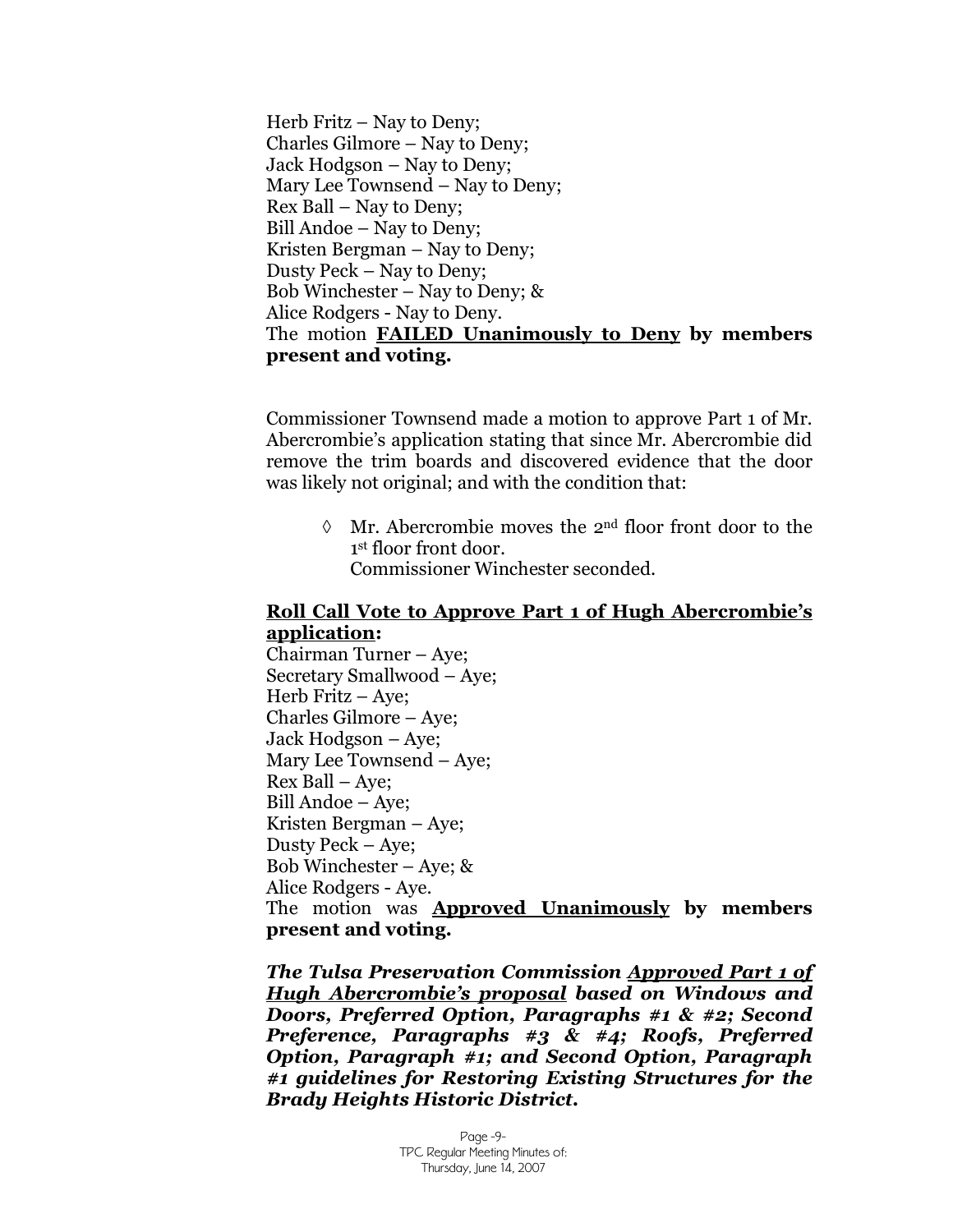# **3. 1160 N. Cheyenne Avenue (Brady Heights) Applicant: Hugh Abercrombie Request:**

**2) Remove two undersized front porch columns;**

At the applicant's request – the portion of part 2 of Mr. Abercrombie's request was withdrawn on 06-14- 2007 that states: "and replace with new wood columns matching size and trim details of columns at each corner of front porch."

#### **COA Subcommittee Complete Application Date: 06-12-2007**

Mr. Sharrer presented Part 2 of 2 Parts of Mr. Hugh Abercrombie's Certificate of Appropriateness application to the Commission. Photographs and drawings were available for review and a slide presentation was shown of the historic structure in Brady Heights.

Mr. Sharrer stated that Mr. Abercrombie plans to remove the two (2) undersized porch columns on the front porch; and replace these two (2) undersized porch columns with new wood columns that will match in size and trim details of the columns at each corner of the front porch.

Mr. Sharrer read the appropriate design guidelines for this proposal on *Restoring Existing Structures in Brady Heights.*

Chairman Turner asked Secretary Smallwood to please give her report of the recommendation that was made on Part 2 of Mr. Abercrombie's proposal at the COA Subcommittee meeting.

Secretary Smallwood stated that the COA Subcommittee considered Mr. Abercrombie's application to be complete after being reviewed at the June 12, 2007 meeting. She stated that the COA Subcommittee recommended by a unanimous vote to deny Part 2 of Mr. Abercrombie's application for *Restoring Existing Structures* in Brady Heights because of the uncertainty of knowing whether the two (2) undersized porch columns were original to the structure or not.

Secretary Smallwood stated that since there was no evidence to prove that the two (2) undersized porch columns were original or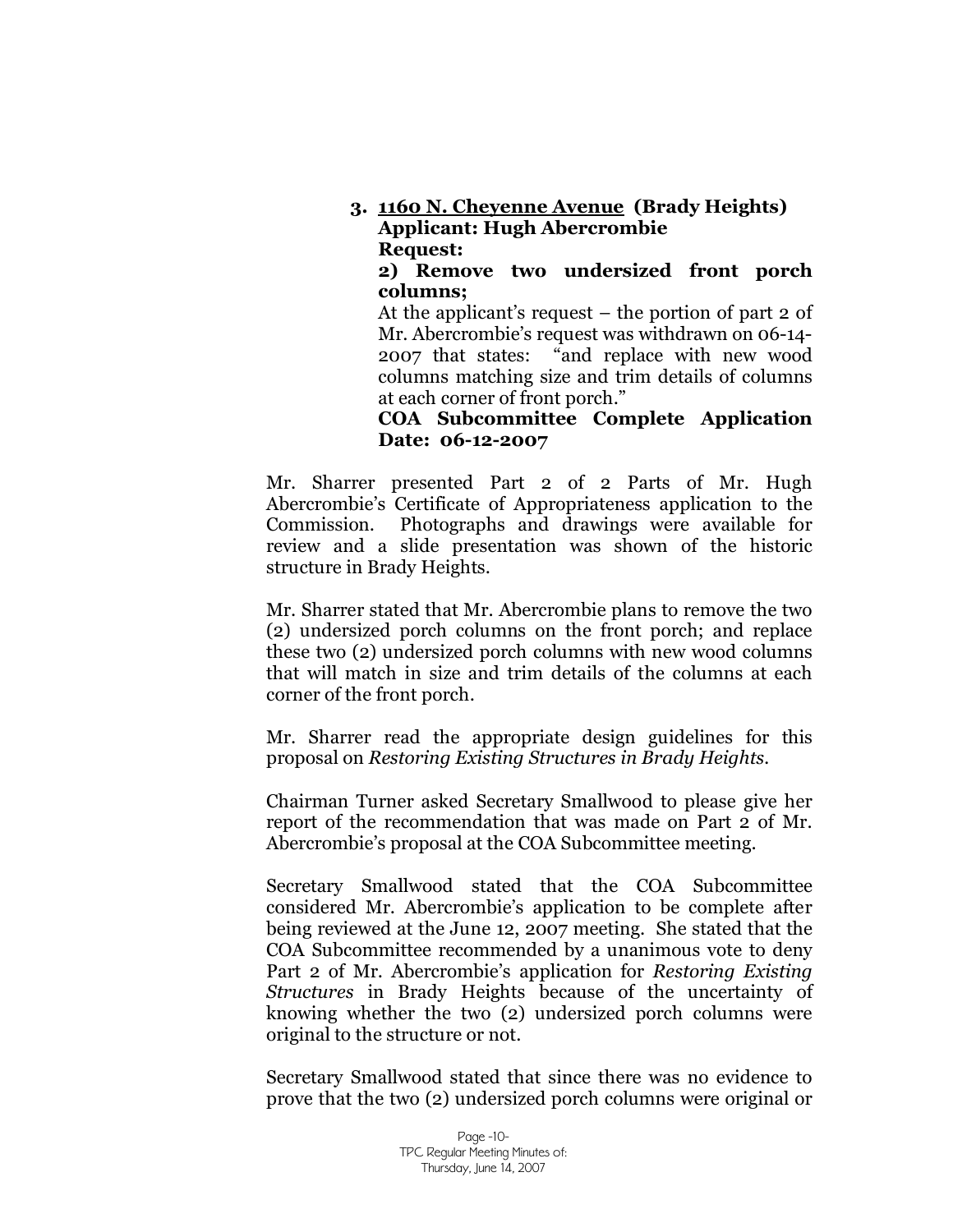not to the structure; nor were there any photos available that had been taken of this home prior to 2001 to prove if there ever were this size of porch columns on this house that the COA Subcommittee recommended to deny Part 2 of Mr. Abercrombie's application.

Secretary Smallwood made a motion to support the COA Subcommittee's recommendation to deny Part 2 of Mr. Abercrombie's application. The motion failed without a second.

Mr. Abercrombie asked the Chairman if he could alter Part 2 of his application and only remove the two (2) undersized front porch columns from the structure and withdraw the latter portion of this part of the application by not replacing the columns altogether. Chairman Turner granted his request.

Commissioner Townsend made a motion to approve Part 2 of Mr. Abercrombie's application to remove the two (2) undersized front porch columns from the structure. Commissioner Peck seconded.

After Chairman Turner opened the floor to the Commission for discussion, comments, and questions, he asked Mrs. Warrior to please call roll.

#### **Roll Call Vote to Approve Part 2 of Hugh Abercrombie's application:**

Chairman Turner – Aye; Secretary Smallwood – Aye; Herb Fritz – Aye; Charles Gilmore – Aye; Jack Hodgson – Aye; Mary Lee Townsend – Aye; Rex Ball – Aye; Bill Andoe – Aye; Kristen Bergman – Aye; Dusty Peck – Aye; Bob Winchester – Aye; & Alice Rodgers - Aye. The motion was **Approved Unanimously by members present and voting.**

*The Tulsa Preservation Commission Approved Part 2 of Hugh Abercrombie's proposal based on guidelines under Porches, Preferred Option, Paragraph #1; Second Preference, Paragraph #1 for Restoring Existing Structures for the Brady Heights Historic District.*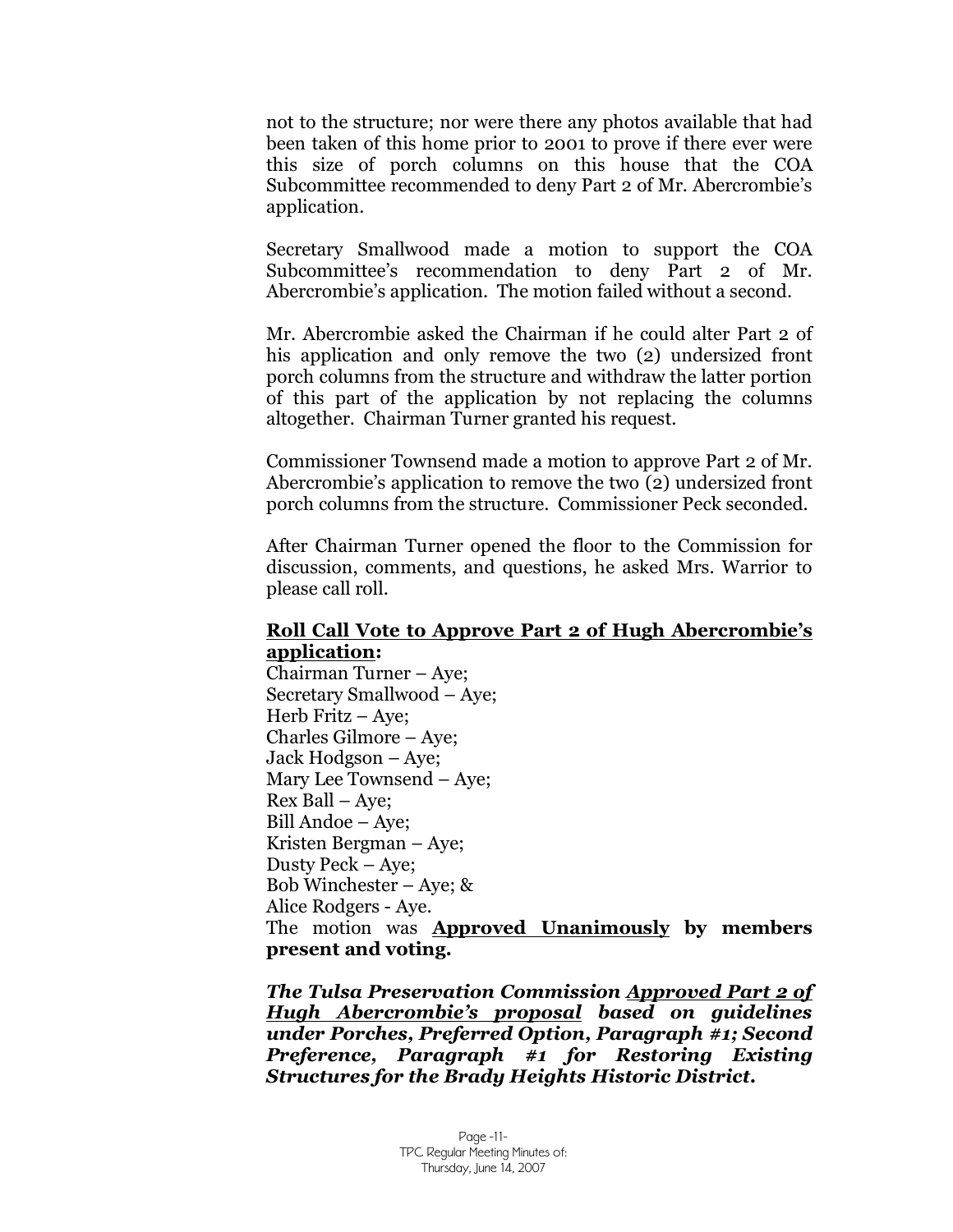**4. 1591 Swan Drive (Swan Lake) Applicant: James Lawrence Request: Replace existing metal casement and transom windows on southeast corner of house with vinyl casement and transom windows -- size, shape, external muntin pattern and placement locations to match existing. COA Subcommittee Complete Application Date: 06-12-2007**

Mr. Sharrer presented Mr. James Lawrence's Certificate of Appropriateness application to the Commission. Photographs and drawings were available for review and a slide presentation was shown of the historic structure in Swan Lake.

Mr. Sharrer stated that Mr. Lawrence plans to replace the existing metal casement and transom windows on the southeast corner of the structure with vinyl casement and transom windows with the size, shape, external muntin pattern and placement locations to match the existing. He added that Mr. Lawrence had provided a cut sheet on the windows as requested by the COA Subcommittee.

Mr. Sharrer read the appropriate design guidelines for this proposal on *Rehabilitation in Swan Lake.* 

Chairman Turner asked Secretary Smallwood to please give her report of the recommendation that was made on this proposal at the COA Subcommittee meeting.

Secretary Smallwood stated that the COA Subcommittee considered Mr. Lawrence's application to be complete after being reviewed at the June 12, 2007 meeting. She stated that the COA Subcommittee recommended by a unanimous vote to approve Mr. Lawrence's application for *Rehabilitation in Swan Lake* under the following conditions:

> $\Diamond$  That Mr. Lawrence submit a cut sheet on the windows to the Commission.

Secretary Smallwood made a motion to support the COA Subcommittee's recommendation to approve James Lawrence's application. Commissioner Peck seconded.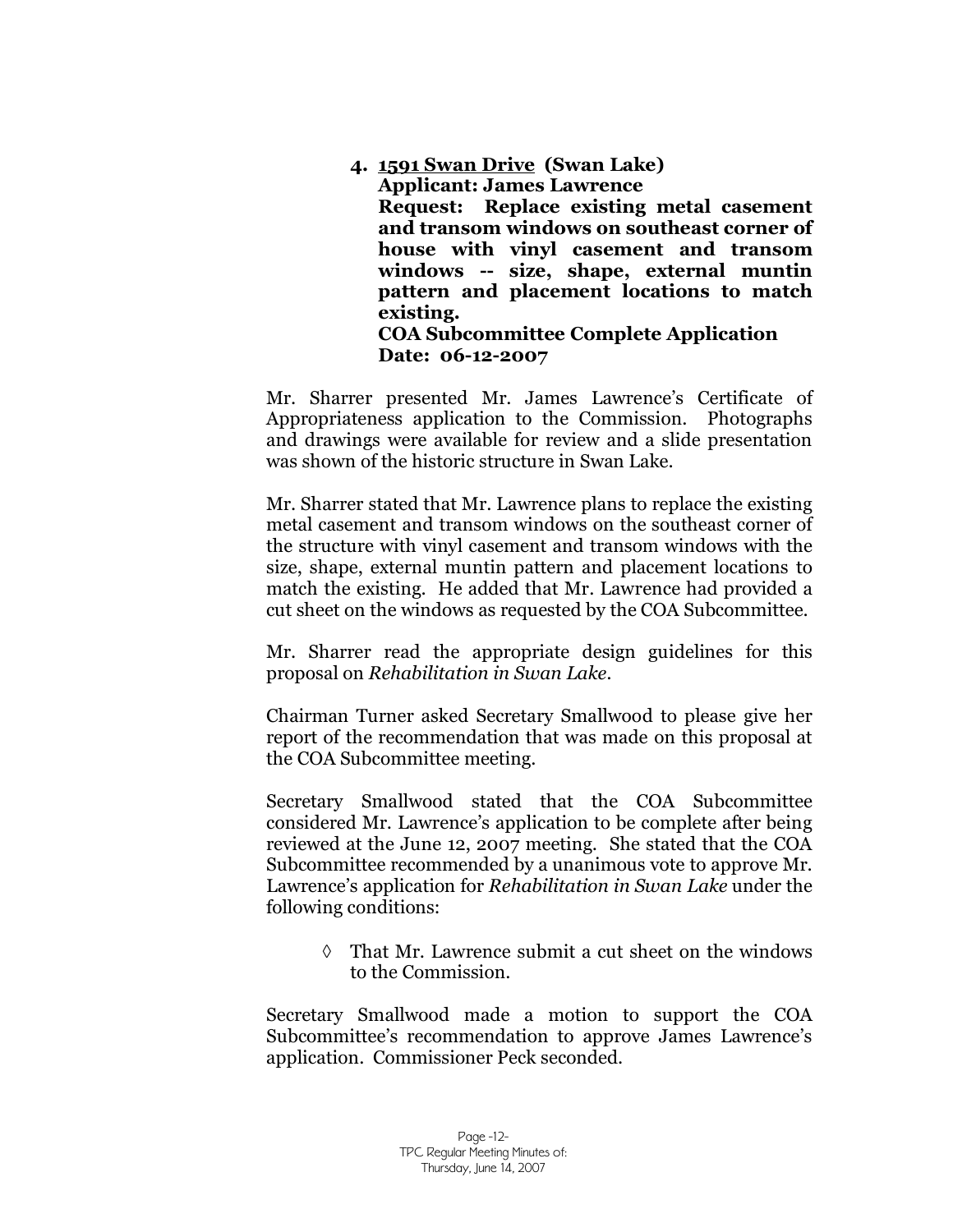After Chairman Turner opened the floor to the Commission for discussion, comments, and questions, he asked Mrs. Warrior to please call roll.

#### **Roll Call Vote to Approve James Lawrence's application:**

Chairman Turner – Aye; Secretary Smallwood – Aye; Herb Fritz – Aye; Charles Gilmore – Aye; Jack Hodgson – Aye; Mary Lee Townsend – Aye; Rex Ball – Aye; Bill Andoe – Aye; Kristen Bergman – Aye; Dusty Peck – Aye; Bob Winchester – Aye; & Alice Rodgers - Aye. The motion was **Approved Unanimously by members present and voting.**

*The Tulsa Preservation Commission Approved James Lawrence's' proposal based on guidelines for Rehabilitation of Existing Buildings for the Swan Lake Historic District.*

> **5. 1708 S. Owasso (North Maple Ridge) Applicant: Kristin Jacobs Request: Construct two-story addition on rear of house with two-car garage according to plans submitted. COA Subcommittee Complete Application Date: 06-12-2007**

Mr. Sharrer presented Ms. Kristin Jacobs' Certificate of Appropriateness application to the Commission. Photographs and drawings were available for review and a slide presentation was shown of the historic structure in North Maple Ridge.

Mr. Sharrer stated that Ms. Jacobs plans to construct a two-story addition on the rear of the structure with a two-car garage according to the plans that were submitted. Mr. Sharrer stated that Ms. Jacobs has provided more information on the dimensions on the arbor and the materials of the garage doors as requested by the COA Subcommittee.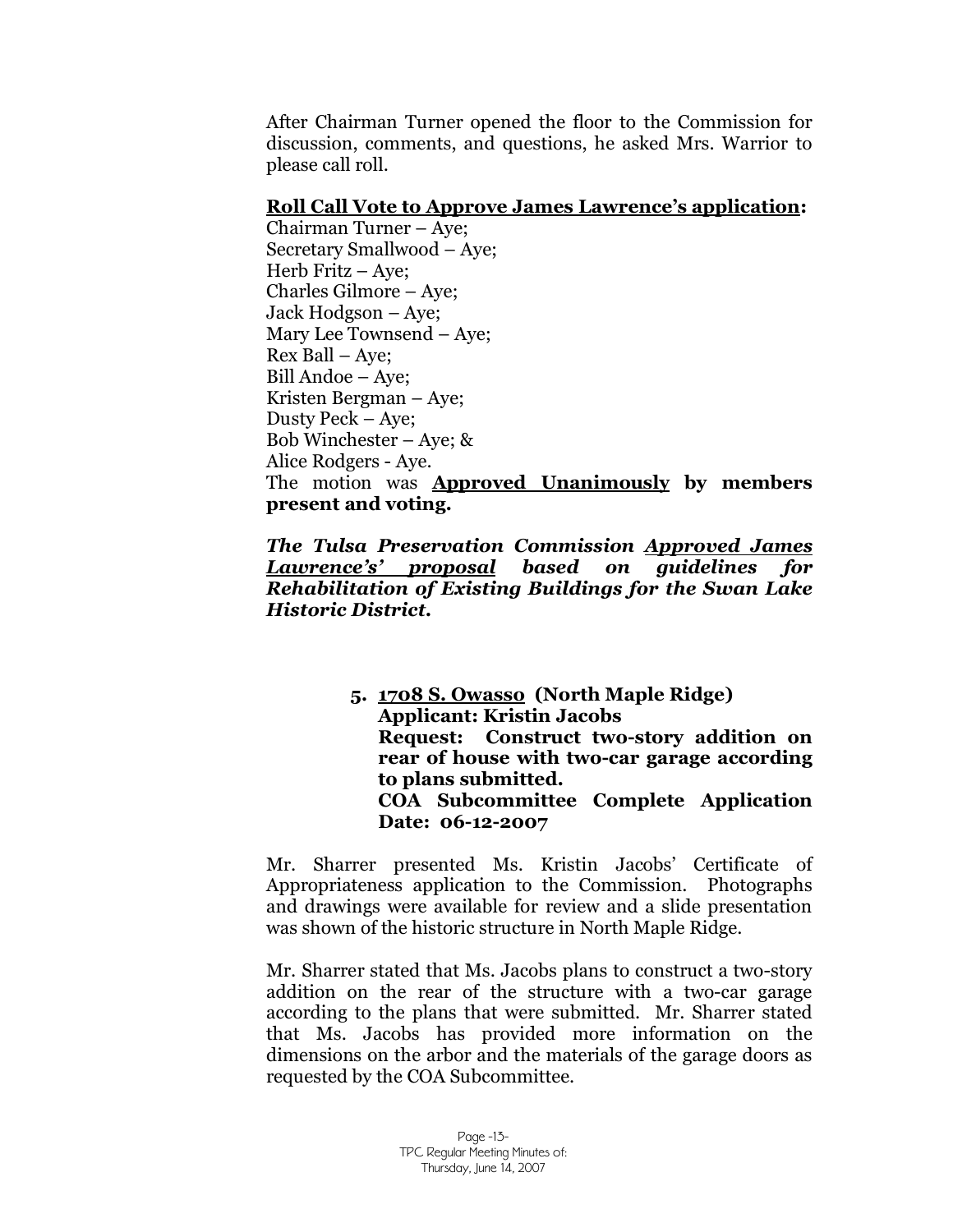Mr. Sharrer stated that Ms. Jacobs does not have a garage on this property at the end of her driveway. He stated that that was the purpose of Ms. Jacobs' request to have a two-car garage built. Mr. Sharrer stated that the new addition of the home will be attached to the primary structure by a family room, with a master suite located above the garage. He stated that the small porch on the back of the house, not visible from the street, will be removed from the structure. Mr. Sharrer stated that the new addition will have a roof pitch that matches the existing of the primary structure. Mr. Sharrer added that the new addition will have eave brackets; 9-over-1 prairie style wood windows, and wood siding that matches the existing house.

Mr. Sharrer read the appropriate design guidelines for this proposal on *Additions in North Maple Ridge.* 

Chairman Turner asked Secretary Smallwood to please give her report of the recommendation that was made on this proposal at the COA Subcommittee meeting.

Secretary Smallwood stated that the COA Subcommittee considered Ms. Jacobs' application to be complete after being reviewed at the June 12, 2007 meeting. She stated that the COA Subcommittee recommended by a unanimous vote to approve Ms. Jacobs'application for *Additions* in North Maple Ridge Historic District with the following conditions:

> $\Diamond$  That the applicant submit more information on the arbor and the materials for the garage doors

Secretary Smallwood made a motion to support the COA Subcommittee's recommendation to approve Kristin Jacobs' application without conditions. Commissioner Townsend seconded.

After Chairman Turner opened the floor to the Commission for discussion, comments, and questions, he asked Mrs. Warrior to please call roll.

#### **Roll Call Vote to Approve Kristin Jacobs' application:**

Chairman Turner – Aye; Secretary Smallwood – Aye; Herb Fritz – Aye; Charles Gilmore – Aye; Jack Hodgson – Aye; Mary Lee Townsend – Aye; Rex Ball – Aye;

> Page -14- TPC Regular Meeting Minutes of: Thursday, June 14, 2007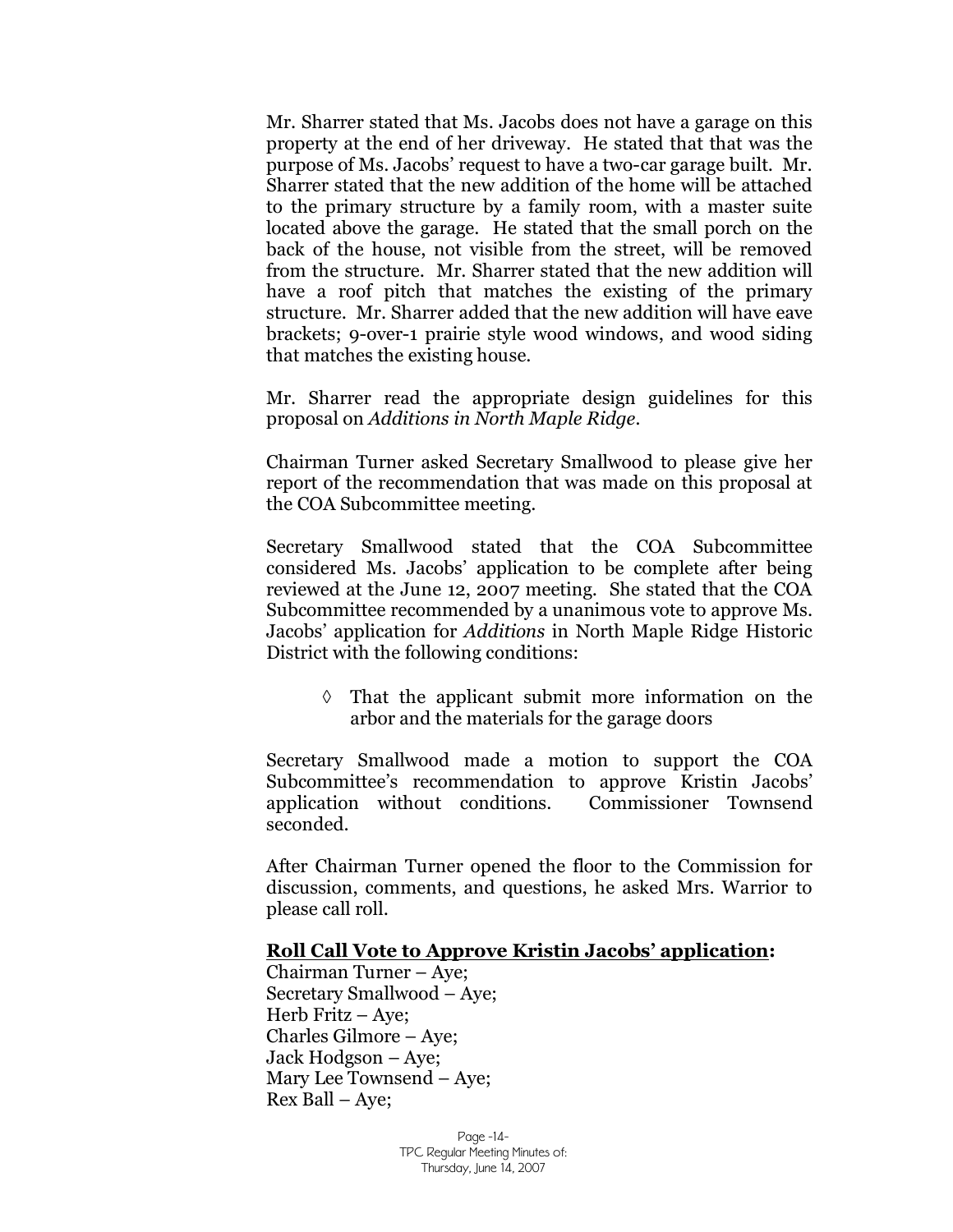Bill Andoe – Aye; Kristen Bergman – Aye; Dusty Peck – Aye; Bob Winchester – Aye; & Alice Rodgers - Aye. The motion was **Approved Unanimously by members present and voting.**

*The Tulsa Preservation Commission Approved Kristin Jacobs'proposal based on guidelines from General Requirements, B.1.0.1, B.1.0.2 & B.1.0.3; Building Site, B1.1.1; Building Materials & Elements, B.1.2.1 & B.1.2.2 and Roofs, B.1.3.2 for Additions to Existing Structures for the North Maple Ridge Historic District.*

> **6. 1911 E. 17th Place (Yorktown) Applicant: John Hill Request:**

**1) Remove railroad tie retaining wall/planter on south and east sides of property and replace with grass berm, matching properties on same street.**

**2) Construct new 2-riser concrete steps with 3' wide treads at front sidewalk.**

**3) Construct 3' wide S-shaped concrete walk from new steps to front stoop, including one concrete step up to stoop.**

**COA Subcommittee Complete Application Date: 06-12-2007**

Mr. Sharrer presented Parts 1, 2 & 3 of 3 Parts of Mr. John Hill's Certificate of Appropriateness application to the Commission. Photographs and drawings were available for review and a slide presentation was shown of the historic structure in Yorktown.

Mr. Sharrer stated that Mr. Hill plans to 1) remove the railroad tie retaining wall/planter on the south and east sides of the front yard and replace it with a grass berm that will match the properties on the same street that have grass berms. Mr. Sharrer stated that Mr. Hill would like to 2) construct new 2-riser concrete steps with 3' wide treads at the front sidewalk; & 3) construct a 3' wide S-shaped concrete walk leading to the front stoop that will include one concrete step at the stoop.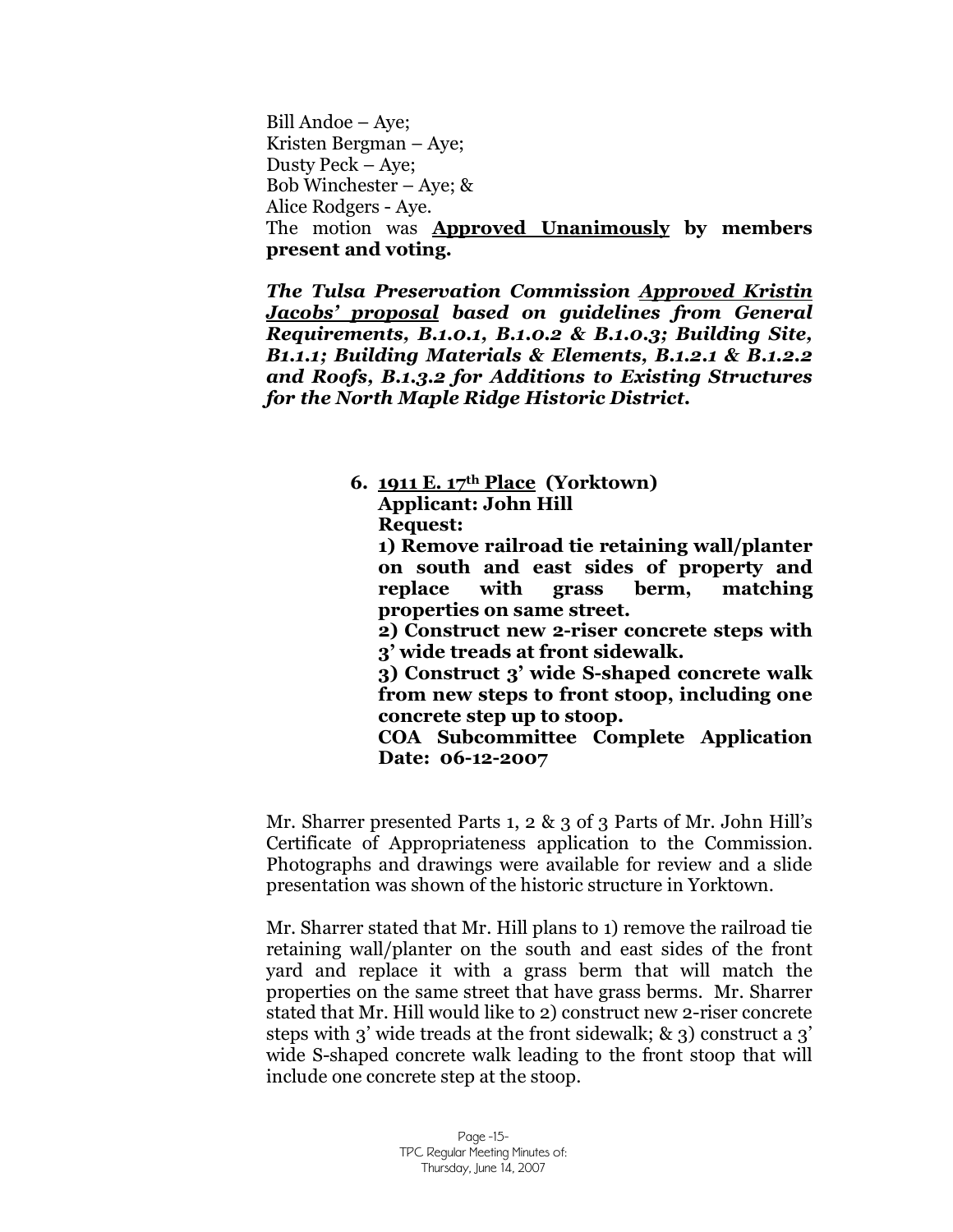Mr. Sharrer read the appropriate design guidelines for this proposal on *New Residential Construction in Yorktown.*

Chairman Turner asked Secretary Smallwood to please give her report of the recommendation that was made on Parts 1, 2 & 3 of Mr. Hill's proposal at the COA Subcommittee meeting.

Secretary Smallwood stated that the COA Subcommittee considered Mr. Hill's application to be complete after being reviewed at the June 12, 2007 meeting. She stated that the COA Subcommittee recommended by a unanimous vote to approve all three parts of Mr. Hill's application for *New Residential Construction* in Yorktown.

Secretary Smallwood stated that COA Chairperson O'Neal stated at the June 12th meeting that she had done some research on Mr. Hill's house and discovered that there once was a S-shaped concrete walk way that lead up to the front stoop.

Secretary Smallwood made a motion to support the COA Subcommittee's recommendation to approve all three parts of Mr. Hill's application. Commissioner Ball seconded.

After Chairman Turner opened the floor to the Commission for discussion, comments, and questions, he asked Mrs. Warrior to please call roll.

#### **Roll Call Vote to Approve Parts 1, 2 & 3 of John Hill's application:**

Chairman Turner – Aye; Secretary Smallwood – Aye; Herb Fritz – Aye; Charles Gilmore – Aye; Jack Hodgson – Aye; Mary Lee Townsend – Aye; Rex Ball – Aye; Bill Andoe –Aye; Kristen Bergman – Aye; Dusty Peck – Aye; Bob Winchester – Aye; & Alice Rodgers - Aye. The motion was **Approved Unanimously by members present and voting.**

*The Tulsa Preservation Commission Approved Parts 1, 2 & 3 of John Hill's proposal based on guidelines under General Requirements, C1.0.1; Building Site, C.1.1.4 &*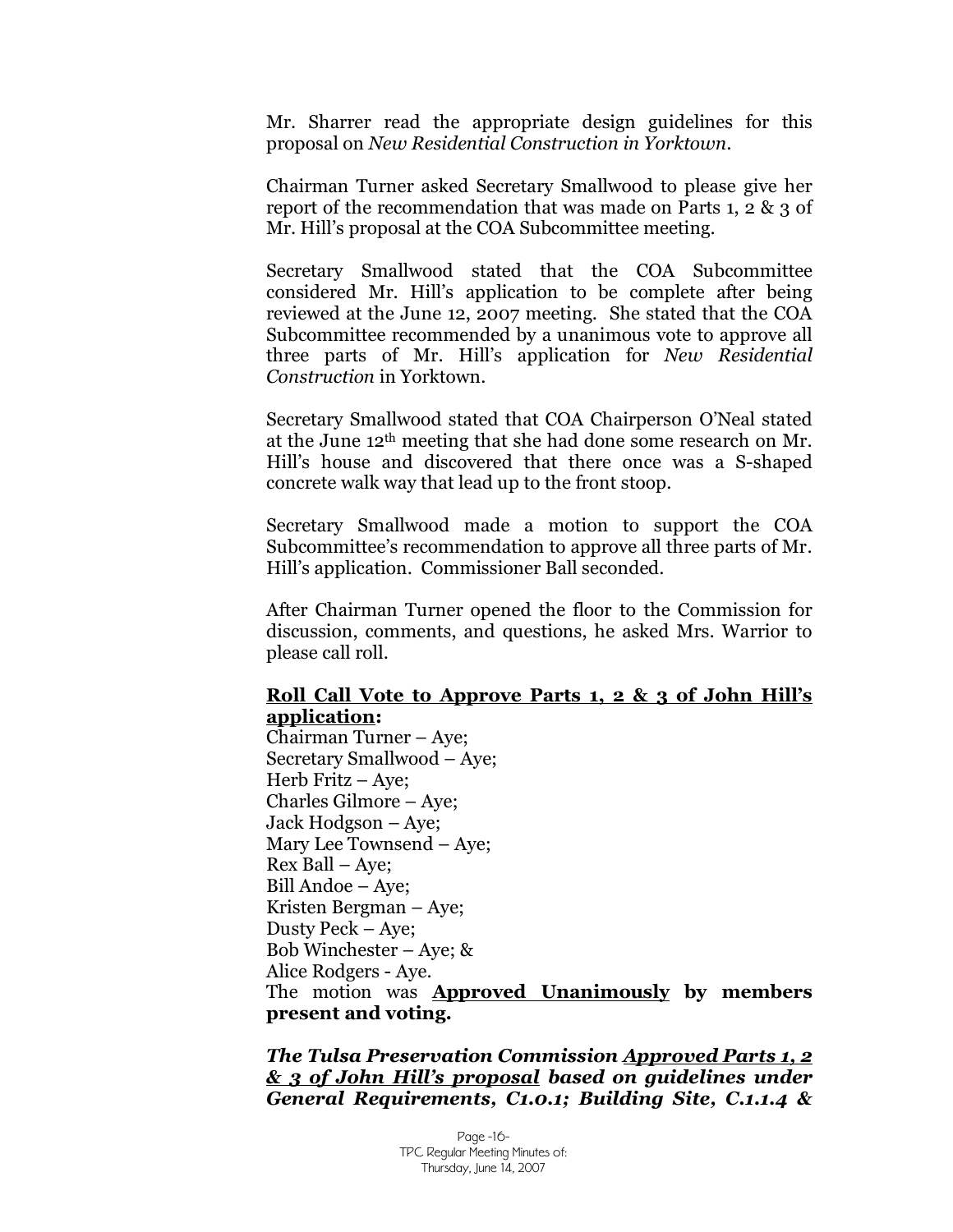# **a. Rules & Regulations –**

Commissioner Gilmore stated that he did not have any information to report.

### **b. Program Planning & Neighborhood Conservation** – Commissioner Ball reported that the Outreach Committee was planning to meet by the end of this month.-

# **4. Staff Report**

Mr. Sharrer informed the Commission that he and Ms. DeCort attended the 2007 Statewide Preservation Conference in Guthrie, OK last week. Mr. Sharrer reported that Ms. DeCort gave an outstanding work session presentation on designating historic districts and preservation planning at the conference. The Commission applauded Ms. DeCort for a job well done.

Ms. DeCort reported that the remaining funds for 2006 will be applied toward nominating properties to the National Register of Historic Places. She also reported that the Tulsa Preservation Commission plans to receive approximately \$14,000.00 for the 2007-2008 budget.

Ms. DeCort reported that on Tuesday, June 26, 2007 at 1:00 p.m., there will be two (2) appeals of Tulsa Preservation Commission decisions heard by the Board of Adjustment (BOA). Both appeals regard the decision made at the April 26, 2007 TPC meeting regarding Richard Winn's New Construction proposal. Ms. DeCort stated that the applicant, Richard Winn, and Swan Lake resident, Paul "Chip" Atkins, have both filed an appeal; and that she would like to encourage everyone to please make every effort to attend this BOA public meeting.

# **5. Chair Report**

Chairman Turner did not have any information to report.

**6. Absence Report**

None.

# **7. New Business**

Commissioner Ball has requested to place an agenda item on the July 2007 TPC Regular Meeting Agenda. He would like the Commission to discuss the Potential and Expected Demolitions in our historic neighborhood districts.